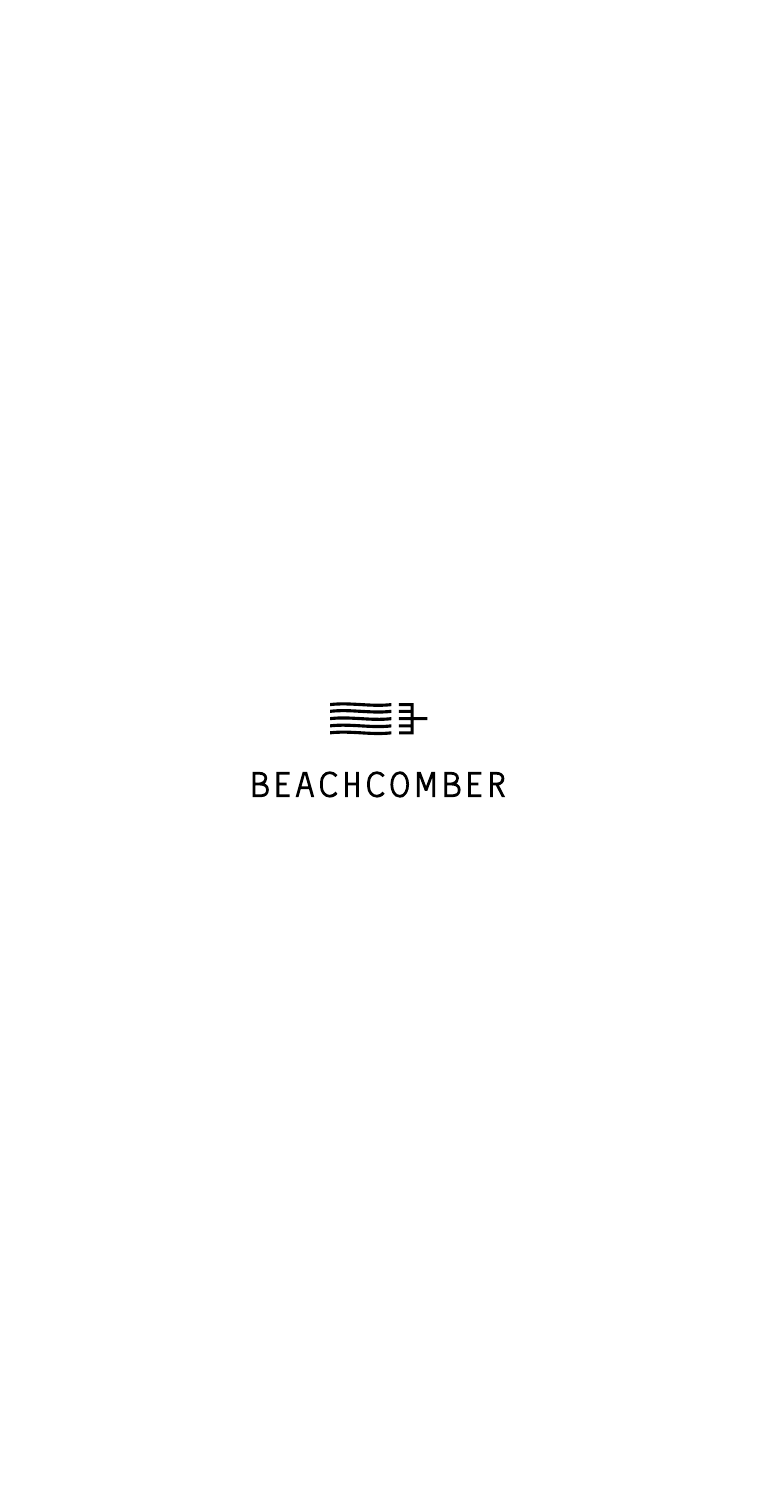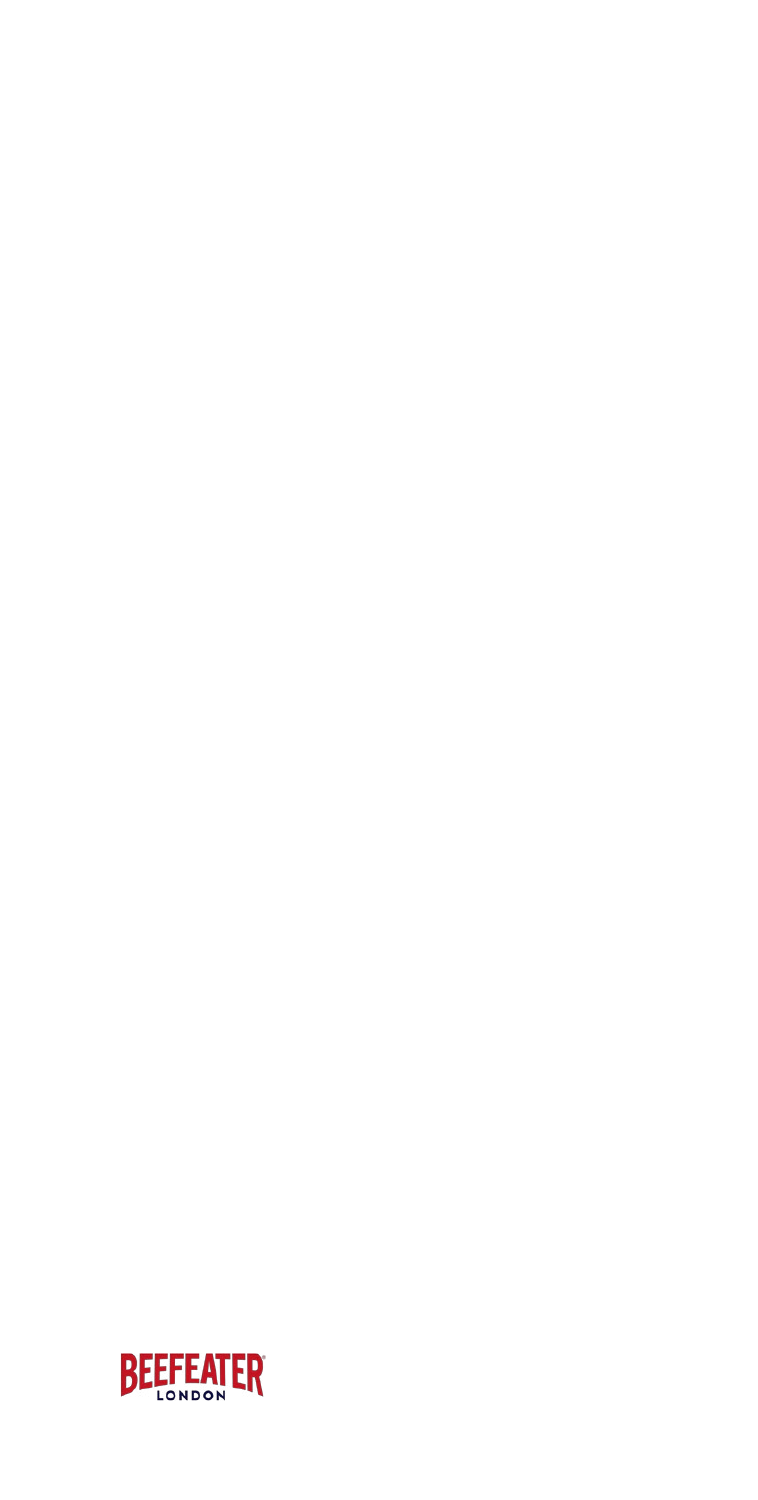# Beachcomber Cocktail Collection '22

### Candy Candy **Example 2018** 2019 12:30 12:30 12:30 12:30 12:30 12:30 12:30 12:30 12:30 12:30 12:30 12:30 12:30 12:30 12:30 12:30 12:30 12:30 12:30 12:30 12:30 12:30 12:30 12:30 12:30 12:30 12:30 12:30 12:30 12:30 12:30 12:3

Childhood memories coming back with some candy floss, vodka, strawberry, fresh lime cordial, berries and vanilla bitters

### Tutti Frutti 9,00

London dry gin infused with elderflower, kiwi, sour apple liqueur and fresh lime juice topped with velvet banana mint foam and an edible QR code

### Geisha 13,00

Vodka, gin de france with herbal, fresh lemon juice, japanese litchi, dragon fruit and ginger

### Aegean Collins 12,00

Gin de france with herbal, fresh lemon juice, flower honey syrup, thyme, cucumber water, spearmint leaves and ginger beer

### Coco Mango 12,00

Carribean dark rum blend with exotic spices, mango, coconut, fresh lime juice and spicy notes

### Painkiller 10,00

A future version of the classic colada. Pineapple, salted coconut, aromatic bitters, all pressed in a homemade Fizzy Tablet. Served with Cuban style rum and coconut oil

### Kinky Zombie Vol.III 14,00

Rum and rum and rum . . . our secret beachcomber homemade blend with spices, fresh lime juice, nuts, tropical fruits and aromatic bitters

### Hacienda 12,00

Tequila blanco from 100% blue agave, lime and mandarin juice, basil leaves and pistachio nuts

### Señorita 10,00

Tequila blanco, pink grapefruit liqueur and blood orange juice, cucumber water and mexican chilly tincture

### White Negroni 9,00

A clear version of the Classic Negroni with London dry gin, bitter bianco, white vermouth and citrus notes

### Passionate 9,00

Mastiha local spirit combined with passion fruit, juicy melon, spearmint leaves, Szechuan and mandarin pepper tincture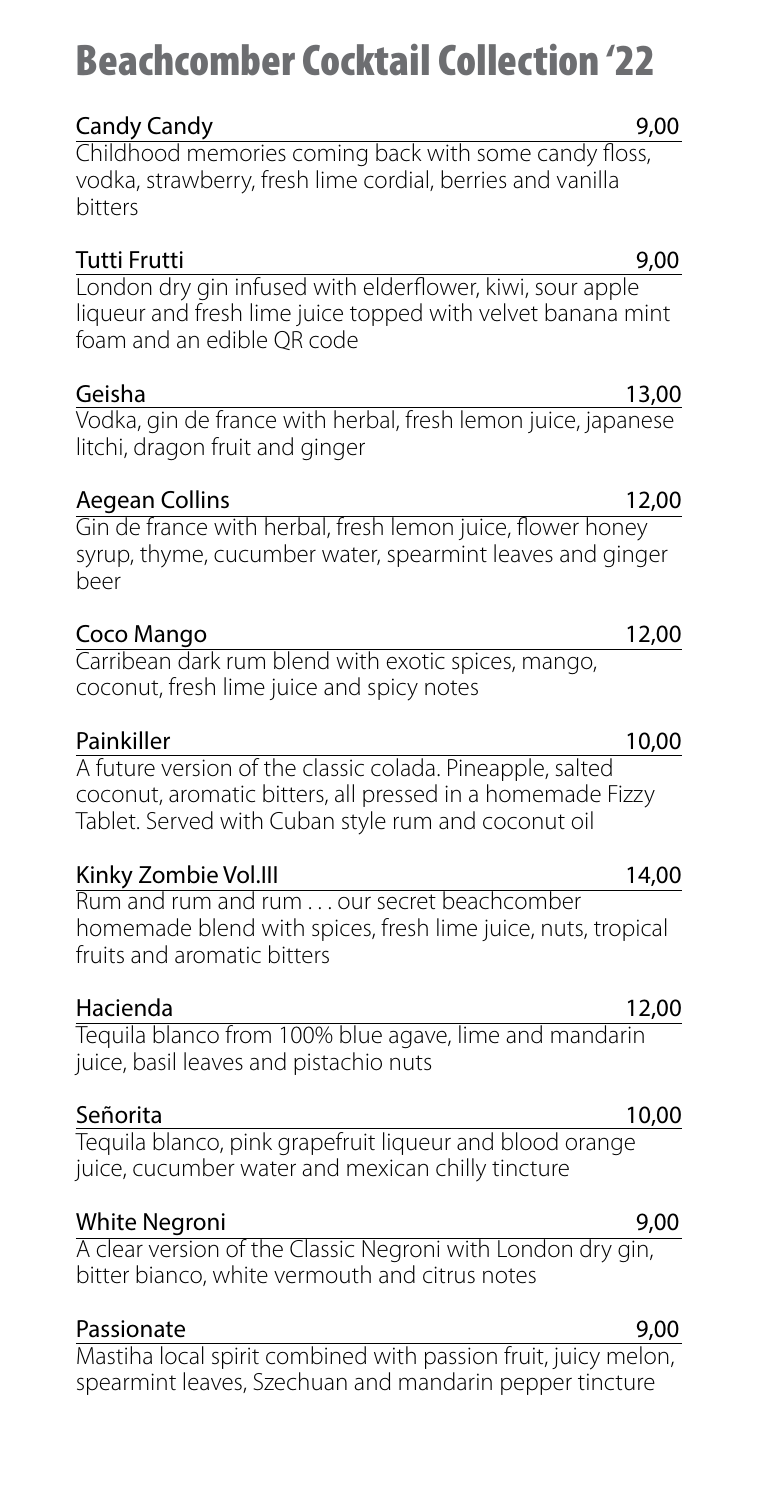# Beachcomber Aperritivos

### Be Mine 8,00

Rose wine provence with melon, fresh lime, pineapple, aromatic bitters and local cherry soda on top

### Jazz...Mean 8,00

Sweet sparkling wine infused with citrus note, flowers, citrus and chilled soda

### Spritz Me 2008 and 2009 and 2009 and 2009 and 2009 and 2009 and 2009 and 2009 and 2009 and 2009 and 2009 and 20

Sweet aperitif infused with fresh strawberries, lemon juice, mastiha local liquer, soda with pergamont and mandarin

### Amaro Pineapple 8,00

Italian herbal aperitif, paired with roasted pineapple soda and bitter chocolate

### Tropical Sangria 7,00

White wine with dry vermouth, pineapple mango, elderflower and tonic water

# Chanel G+Tonics Collection '22

No1 13,00 All the way from Japan's Hokkaido island comes Etsu Gin! A selection of botanical from Japan, including tea leaves and yuzu served with chilled Indian tonic lemon peel and apple geranium

 $N<sub>0</sub>$  13,00 Portobello Mediterranean gin is made with variety of botanicals including rosemary, thyme, basil with lots of zest, served with rosemary and med tonic water

No3 13,00 Monkey 47 an unusual gin from the Black Forest in Germany. The 47 comes from the number of botanicals that go into unique gin, served with black pepper beans, pink grapefruit and Indian tonic water

No4 13,00 Stray Dog is a hand-crafted, small batch gin, made with wild botanicals and herbs from the greek countryside. Served with Indian tonic water, basil leaves and lemon slices. P.S. A portion of the sales is donated to shelters that provide food and homes for stray animals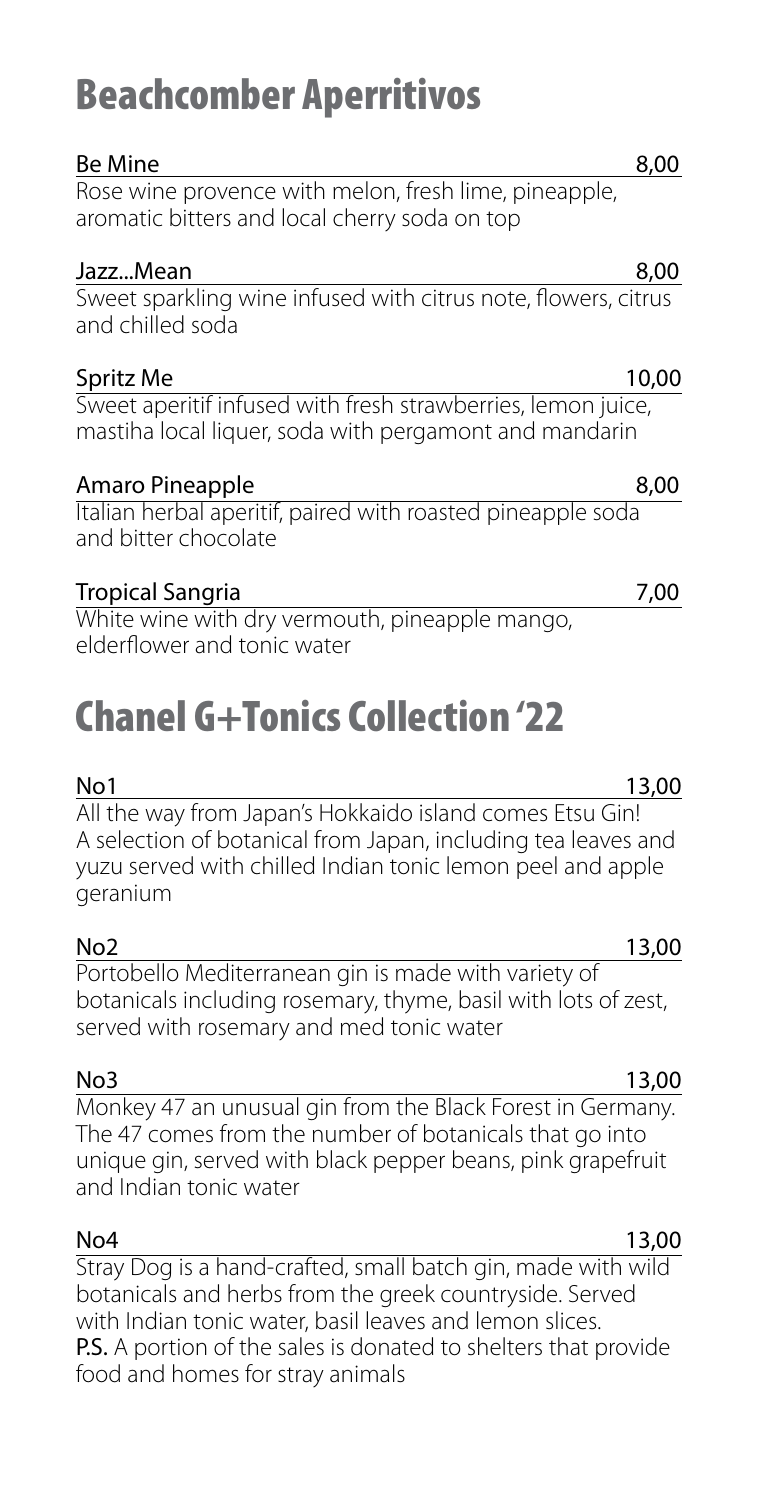| <b>Respect to Old Staff</b>                                                                                                                                             |       |
|-------------------------------------------------------------------------------------------------------------------------------------------------------------------------|-------|
| Daiquiri                                                                                                                                                                | 8,00  |
| Cuban style Blanco Rum, lime juice and caster sugar                                                                                                                     |       |
| Mojito                                                                                                                                                                  | 8,00  |
| Cuban style Blanco Rum, lime juice, caster sugar, spearmint<br>leaves and soda water                                                                                    |       |
| Pina Colada                                                                                                                                                             | 9,00  |
| Cuban style Rum with Jamaica Rum, fresh lime juice,<br>pineapple, coconut and aromatic bitters                                                                          |       |
| Mai Tai                                                                                                                                                                 | 9,00  |
| Cuban style Rum with Jamaica Rum, fresh lime juice, orange,<br>orgeat syrup, aromatic bitters and spearmint leaves                                                      |       |
| Zombie                                                                                                                                                                  | 16,00 |
| The original 1934 Don the Beachcomber's recipe based on<br>rum blend, falernum, cinnamon, grapefruit, lime, pernod and<br>aromatic bitters                              |       |
| Caipirinha                                                                                                                                                              | 8,00  |
| Cachaça rum, lime juice and caster sugar                                                                                                                                |       |
| Margarita                                                                                                                                                               | 8,00  |
| Tequila Blanco, lime juice, Triple Sec and sea salt                                                                                                                     |       |
| <b>Espresso Martini</b>                                                                                                                                                 | 8,00  |
| Vodka infused with vanilla, coffee liqueur, espresso and<br>vanilla syrup                                                                                               |       |
| Negroni                                                                                                                                                                 | 9,00  |
| London Dry Gin, Sweet vermouth and dry Aperitif                                                                                                                         |       |
| <b>Mocktails</b>                                                                                                                                                        |       |
| Love Is In The Air<br>Orgeat syrup with fresh lime juice, spearmint leaves, red<br>fruits, bamboo and cranberry juice                                                   | 7,00  |
| <b>Caribbean Cruise</b><br>A different style Colada with no alcohol, coconut purée,<br>tropical pineapple and passion fruit, lime juice, ginger and<br>aromatic bitters | 8,00  |

Innocence 6,00 A virgin Italian Spritz based on bitter cordial, non alcoholic champagne acids, chilled soda water and orange bitters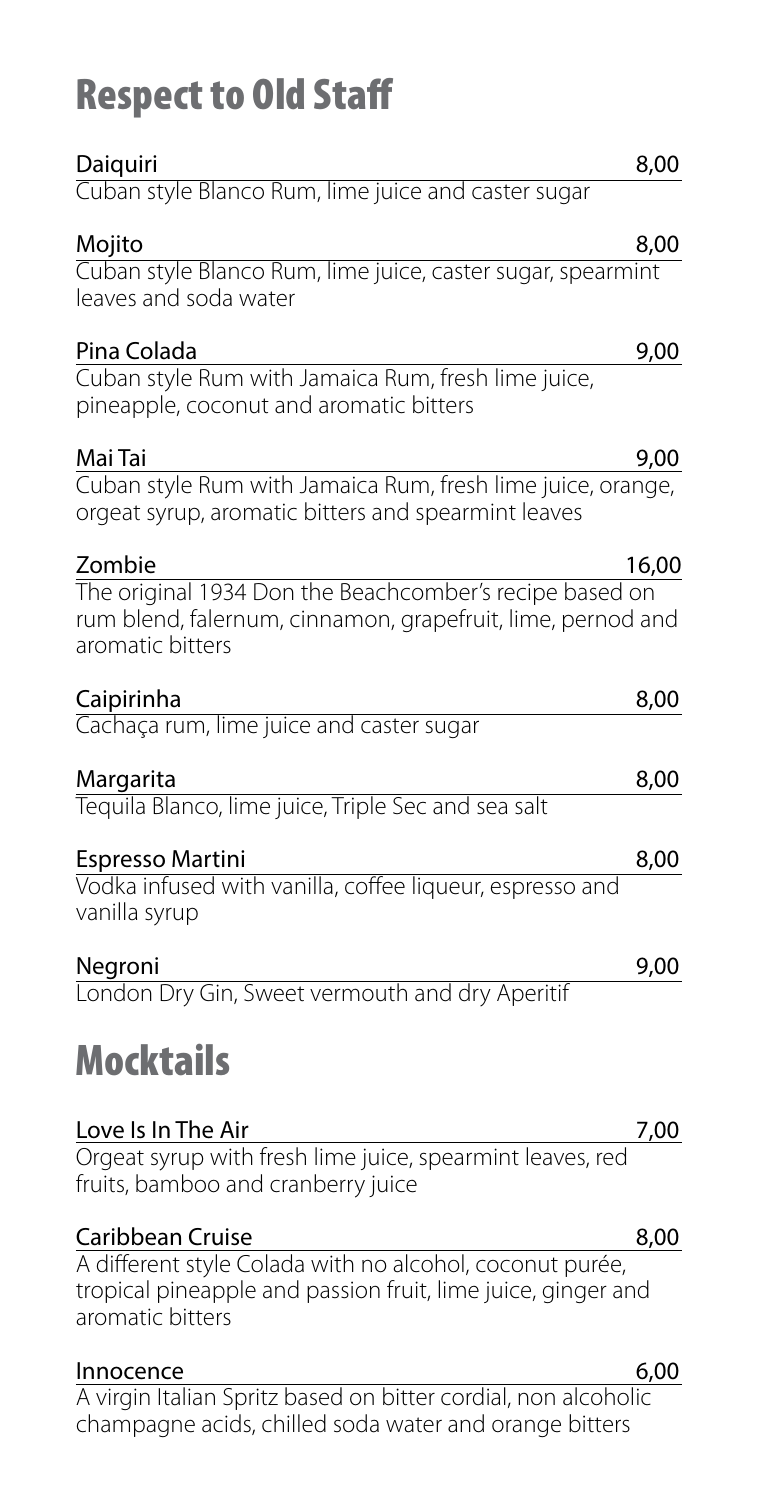# Spirits

## **Vodka**

| Absolut              | 7,00  |
|----------------------|-------|
| <b>Absolut Elyx</b>  | 10,00 |
| Stolichnaya          | 7,00  |
| Stolichnaya Elite    | 13,00 |
| Finlandia            | 7,00  |
| <b>Grey Goose</b>    | 12,00 |
| <b>Grey Goose VX</b> | 20,00 |
| Beluga               | 12,00 |
| <b>Belvedere</b>     | 12,00 |
| Ciroc                | 12,00 |
| <b>Titos</b>         | 12,00 |
| Nikka Coffey         | 14,00 |

## **Gin**

| <b>Beefeater</b> | 7,00  |
|------------------|-------|
| <b>Bombay</b>    | 7,00  |
| Beefeater 24     | 10,00 |
| Bloom            | 12,00 |
| Hendrick's       | 12,00 |
| G Vine           | 13,00 |
| Portobello       | 13,00 |
| The Botanist     | 13,00 |
| <b>Stray Dog</b> | 13,00 |
| <b>Gin Mare</b>  | 13,00 |
| Monkey           | 13,00 |
| <b>Boodles</b>   | 10,00 |
| Tanqueray No 10  | 12,00 |
| Grace            | 12,00 |
| Citadelle        | 12,00 |
| Etsu Japan gin   | 13,00 |
| Nikka Coffey     | 14,00 |
| Bombay star      | 13,00 |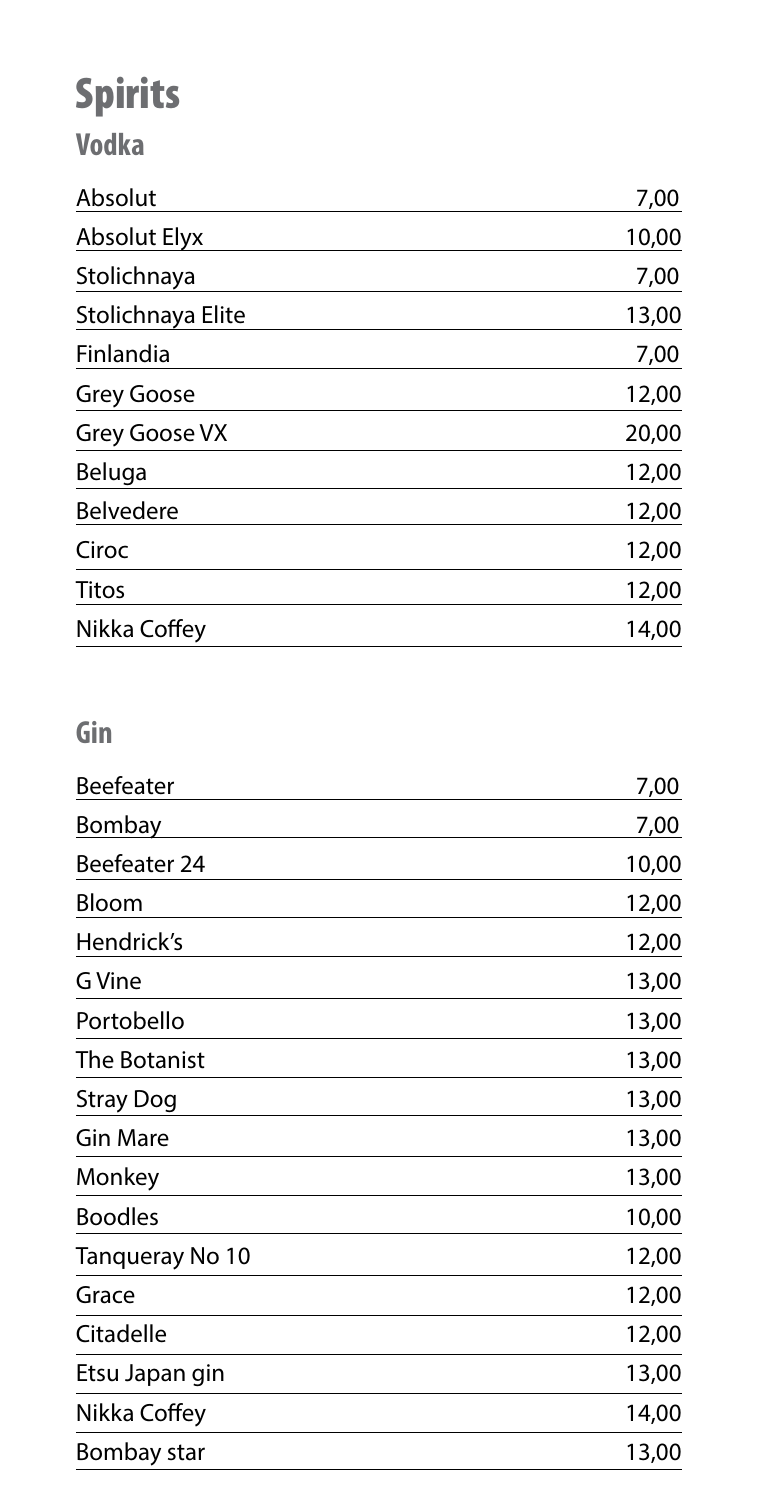## **Rum**

## Cuban

| Havana 3 Años                         | 7,00  |
|---------------------------------------|-------|
| Havana Reserva                        | 8,00  |
| Havana Añejo 7 YO                     | 9,00  |
| Havana 15 Gran Reserva                | 40,00 |
| Havana Tributo 2016                   | 70,00 |
| <b>Barbados</b>                       |       |
| <b>Mount Gay Black Barrel</b>         | 11,00 |
| Doorly's X.O.                         | 11,00 |
| Guatemala                             |       |
| Zacapa 23 Solera                      | 14,00 |
| Zacapa XO                             | 25,00 |
| Trinidad & Tobago                     |       |
| Angostura 1824                        | 16,00 |
| Angostura 1787                        | 22,00 |
| Venezuela                             |       |
| Diplomatico Reserva Exclusiva         | 12,00 |
| Jamaica                               |       |
| <b>Plantation Original Dark</b>       | 9,00  |
| <b>Plantation Xaymaca Special Dry</b> | 12,00 |
| <b>Appleton Rare Blend 12 YO</b>      | 16,00 |
| <b>Martinique</b>                     |       |
| <b>Clement Blanco</b>                 | 11,00 |
| <b>Clement Select Barrel</b>          | 12,00 |

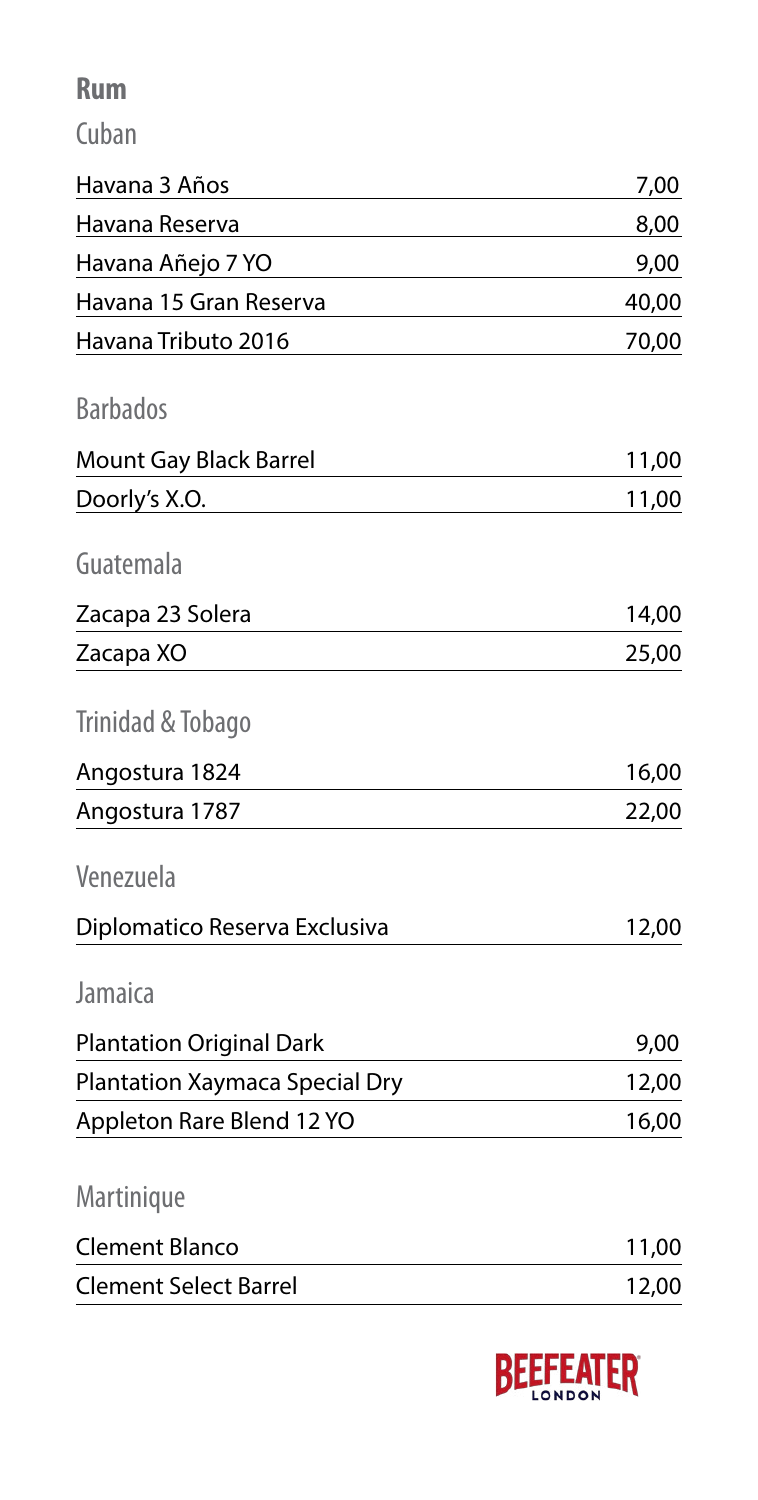## Philippines

| Don Papa              | 12,00 |
|-----------------------|-------|
| Don Papa 10 YO        | 18,00 |
| Spiced                |       |
| Chairmans             | 11,00 |
| Bayou                 | 9,00  |
| <b>Kraken</b>         | 10,00 |
| <b>Tequila</b>        |       |
| Olmeca Blanco         | 7,00  |
| Olmeca Reposado       | 7,00  |
| El Jimador Blanco     | 7,00  |
| El Jimador Reposado   | 7,00  |
| Olmeca Altos Plata    | 12,00 |
| Olmeca Altos Reposado | 12,00 |
| Don Julio Blanco      | 12,00 |
| Don Julio Reposado    | 14,00 |
| <b>Patron Silver</b>  | 12,00 |
| Patron Reposado       | 15,00 |
| Gran Corralejo Añejo  | 22,00 |
| <b>Mezcal</b>         |       |

## Bruxo X 11,00 Amores Cupreata 14,00 Del Maguey Chichicapa 19,00

## **Cognac-Metaxa**

| Rèmy Martin VSOP | 14,00 |
|------------------|-------|
| Hennessy VS      | 13,00 |
| Metaxa 5         | 7,00  |
| Metaxa 7         | 9,00  |
| Metaxa 12        | 12,00 |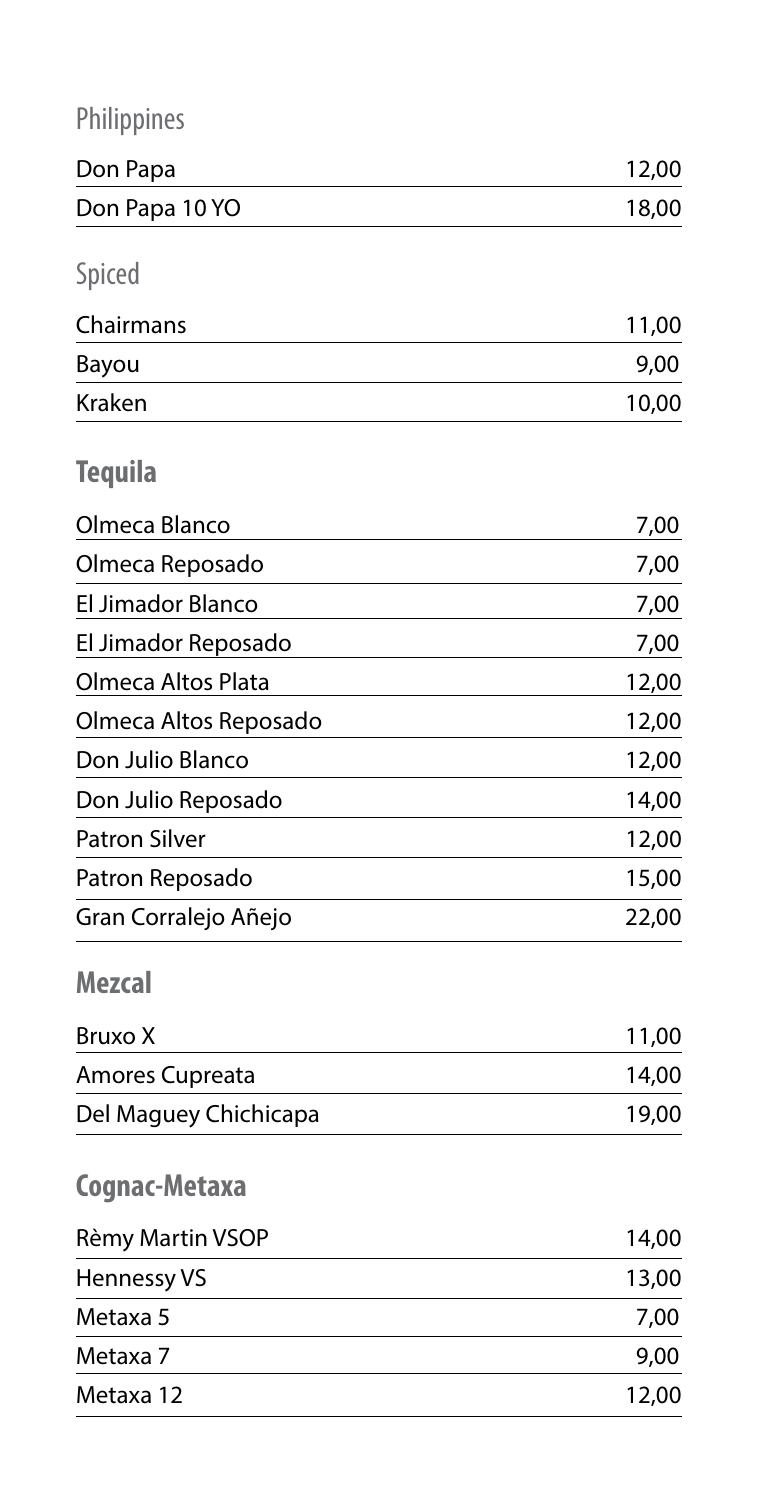## **Whiskey**

| <b>Irish Whiskey</b>              |       |
|-----------------------------------|-------|
| Jameson                           | 7,00  |
| Jameson Black Barrel              | 11,00 |
| <b>Blended Scotch Whiskey</b>     |       |
| <b>Ballantine's</b>               | 7,00  |
| <b>Chival Regal 12</b>            | 9,00  |
| Chival Regal 18                   | 16,00 |
| Johnnie Walker Black Label        | 8,00  |
| Johnnie Gold Label                | 12,00 |
| Johnnie Walker Blue Label         | 25,00 |
| Japanese Whiskey                  |       |
| <b>Nikka From The Barrel</b>      | 15,00 |
| Nikka Coffey Malt                 | 17,00 |
| <b>Bourbon</b>                    |       |
| <b>Four Roses</b>                 | 8,00  |
| <b>Woodford Reserve</b>           | 10,00 |
| Tennessee Whiskey                 |       |
| <b>Jack Daniels</b>               | 8,00  |
| Jack Daniels Gentlemans Jack      | 10,00 |
| <b>Jack Daniels Single Barrel</b> | 12,00 |
| Single Malt Scotch Whiskey        |       |
| Cardhu                            | 9,00  |
| Glenfiddich 12 YO                 | 10,00 |
| Dalmore 12 YO                     | 15,00 |

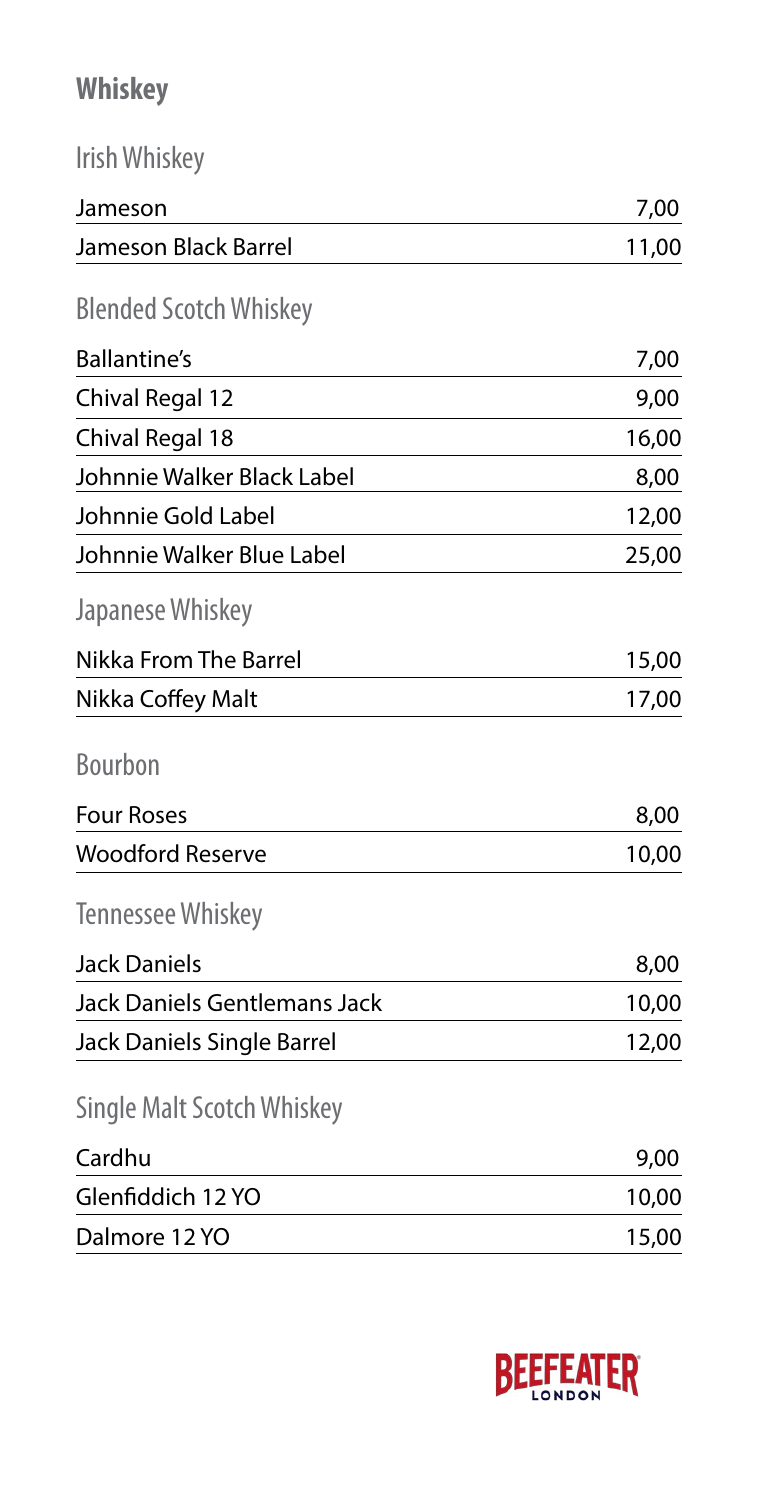# Beachcomber By Glass

| <b>White Wines</b>                                               |       |
|------------------------------------------------------------------|-------|
| 1. Biblia Chora                                                  | 9,00  |
| Assyrtiko, Sauvignon Blanc                                       |       |
| 2. Praxis 2 Winery Haralambakis                                  | 6,00  |
| <b>Moscato Spinas</b>                                            |       |
| <b>3. Ergo</b> Winery Lantides                                   | 8,00  |
| Sauvignon Blanc                                                  |       |
| 4. Thalassitis Gaia Estate                                       | 14,00 |
| Assyrtiko                                                        |       |
| 5. Pinot Grigio D.O.C Giuseppe Campagnola<br><b>Pinot Grigio</b> | 6,00  |
|                                                                  |       |
| <b>Rose Wines</b>                                                |       |
| 1.Domain Lazaridi<br>Merlot                                      | 10,00 |
| 2. Dithiramvos Winery Louloudis                                  | 6,00  |
| Liatiko                                                          |       |
| <b>3. Mikri Kivotos Winery Lantides</b>                          | 8,00  |
| Moschofilero                                                     |       |
| 4.La source Gabriel                                              | 9,00  |
| Grenache Rouge, Syrah, Cinsault                                  |       |
| <b>Red Wines</b>                                                 |       |
| <b>1. Codex</b> Winery Zacharioudakis                            | 7,00  |
| Syrah, Merlot, Kotsifali                                         |       |
| 2. Fresco Rosso Winery Idaia Gi                                  | 6,00  |
| Kotsifali                                                        |       |
| 3.Alma Adina                                                     | 8,00  |
| Malbec                                                           |       |
| 4. Aspros Lagos Winery Douloufakis                               | 9,00  |
| Cabernet Sauvignon                                               |       |
| <b>Sparlking Wines By Glass</b>                                  |       |
| 1.Prosecco                                                       | 7,00  |
| 2. Moscato D'Asti                                                | 9,00  |
| <b>Sweet &amp; Demi Sec Wines By Glass</b>                       |       |
| <b>1. Dourakis White Demi-Sec</b>                                | 7,00  |
| 2. Dourakis Red Demi-Sec                                         | 7,00  |
| <b>3.Queen Rose Michaeilidi Demi-Sec</b>                         | 8,00  |
| 4. Santorini Vinsanto Sweet Wine 75ml                            | 10,00 |
| Assyrtiko, Aidani                                                |       |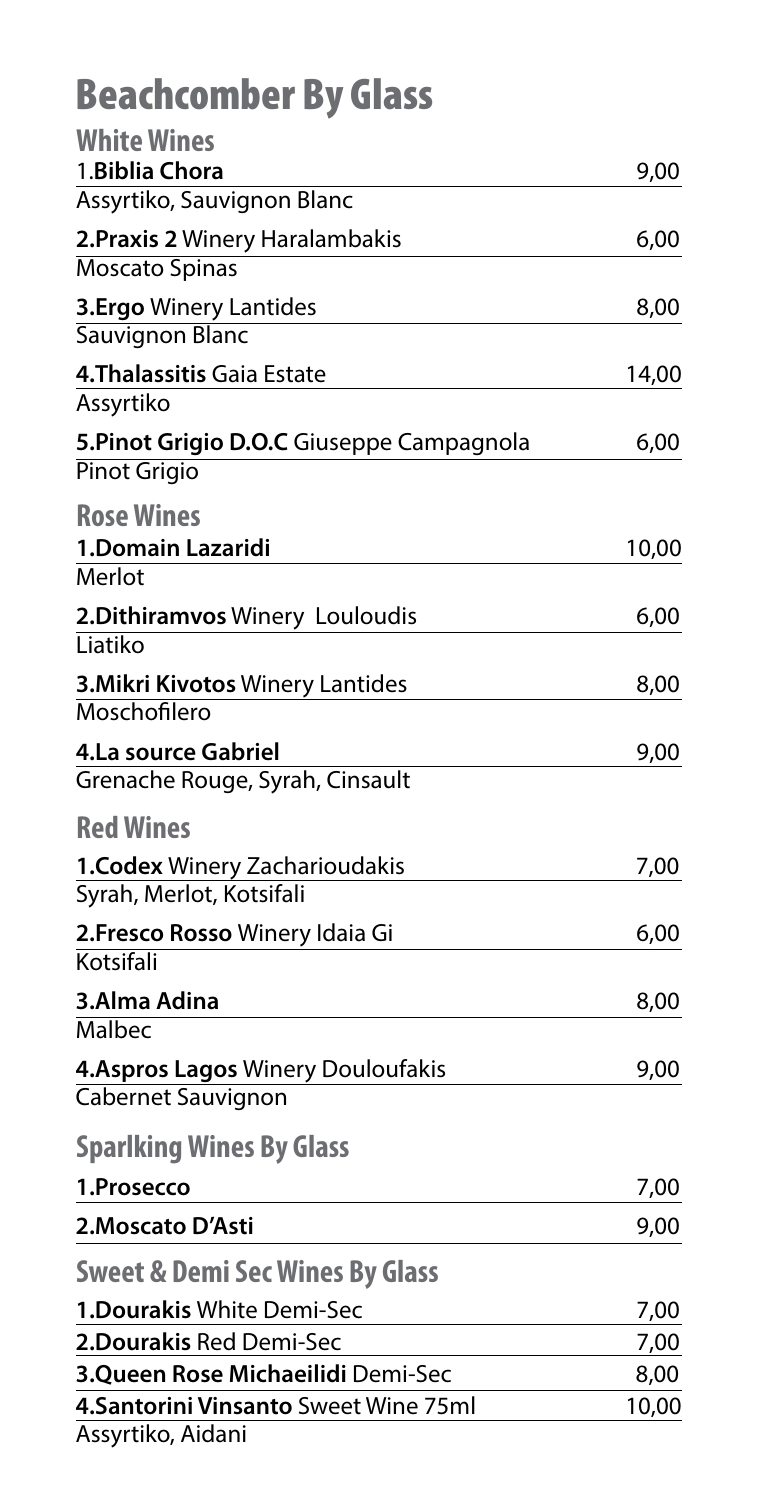# Beers

| <b>Mythos Draft 0.4L</b>   | 4,00  |
|----------------------------|-------|
| Mythos Radler 0.33L        | 6,00  |
| Fix Anef 0.33L             | 6,00  |
| Mythos Ice 0.33L           | 6,00  |
| Estrella inedit Damm 0.75L | 22,00 |
| <b>Stella</b>              | 6,00  |
| Solo Americana             | 7,00  |
| Solo O Askianos            | 7,00  |
| <b>Guiness</b>             | 7,00  |
| Corona 0.35L               | 6,00  |
| Erdinger 0.5L              | 7,00  |
| <b>Bud</b>                 | 6,00  |
| Magners cider 0.5L         | 9,00  |
| Somersby apple cider 0.33L | 7,00  |
| Somersby watermelon 0.33L  | 7,00  |

# Refreshments

| Coca Cola                             | 3,50 |
|---------------------------------------|------|
| Sprite                                | 3,50 |
| Perrier 0.33L                         | 5,00 |
| Soda                                  | 3,50 |
| 3 Cents Pink Grapefruit Soda          | 5,00 |
| 3 Cents Ginger Beer                   | 5,00 |
| <b>Fever Tree Mediterranean Tonic</b> | 5,00 |
| 3 Cents Pergamont and Mandarin        | 5,00 |
| London Essence Indian Tonic           | 5,00 |
| London Essence Roasted Pineapple Soda | 5,00 |
|                                       |      |